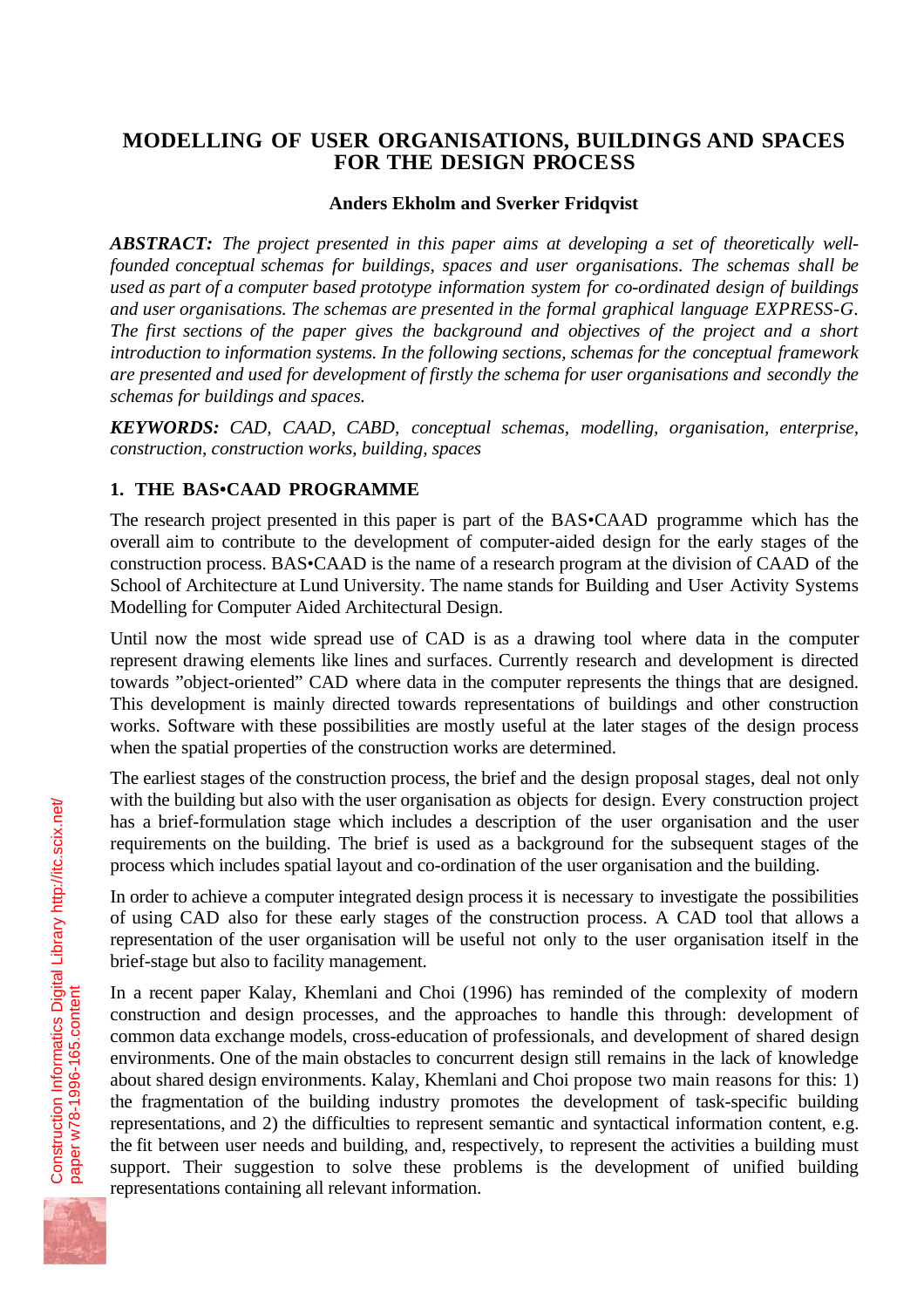With the BAS•CAAD project we attempt to contribute with solutions to the problem of shared environments by trying on the one hand to develop a unifying framework for conceptual modelling in the construction context, and on the other hand to enable an independent representation of the building user organisation. The former may facilitate exchange of information between different design tools, and thus make information more easily accessible to the participants throughout the construction and facility management processes. The latter makes it possible to design and represent activities independently of the building, and to co-ordinate the organisation and building models when relevant. If the user organisation can not have its own representation, it can only be represented implicitly, as requirements in a building model. Apart from being impractical, e.g. in the brief stage, it may also obstruct feedback of information about the impact of different building solutions on the organisation and its activities.

# **2. OBJECTIVES AND METHOD OF THE STUDY**

The objective of this study is to develop conceptual schemas that can be used in a computer based information system for simultaneous design and co-ordination of buildings and user organisations. The conceptual schemas shall be applicable at different stages of the construction process, including the brief-formulation and operation/maintenance stages, and enable the output of different diagrams of interest to the design analysis. The schemas will support different views, for example spatial views of the building and the user organisation during spatial layout design. Other views may be needed for elaboration of organisation descriptions and space function programmes. The schemas must allow an incremental determination of properties.

In order to support the earliest stages of the design process it is necessary that the schemas can represent very generic properties and that unwanted specificity is not enforced upon the designer by the CAD-program. In this respect our approach is similar to that of Feature Based Modelling as described by Leeuwen, Wagter, and Oxman (1995). In order to achieve a conceptual consistency from generic to specific concepts, schemas are initially constructed for things and systems, then these are successively specified into schemas for organisations, buildings and spaces. The schemas developed here are compared with the kind of information traditionally required in architectural programming for a building design project.

In a forthcoming project the schemas will be implemented in a prototype computer program. The implementation will be designed to support dynamic modelling, which e.g. requires that the conceptual schemas may evolve (Eastman, Assal, and Jeng 1995). Another project in the research programme investigates the design operations characterising a computer based design tool (Fridqvist and Ekholm 1996).

## **3. AN INFORMATION SYSTEM**

The conceptual schemas developed in this project are part of an information system which will enable a simultaneous design of buildings and user organisations. An information system is basically a dataprocessing system (Boman et al 1993) and an information system for design is an information system that allows design activities, for example incremental specification and classification of data in the system, and development and change of classes in the conceptual schemas.

An information system consists of a conceptual schema, an information base and an information processor (Boman et al 1993:61). The *conceptual schema* is a generic representation of the part of the real or formal world we are interested to handle information about. This part of the world is also called the *universe of discourse*, UoD. An *information base* describes the state, i.e. the values of the attributes, of the UoD at a certain time. The *information processor* is a software tool that makes it possible to query and update the conceptual schema and the information base. A *conceptual model* consists of the conceptual schema together with the information base and its data.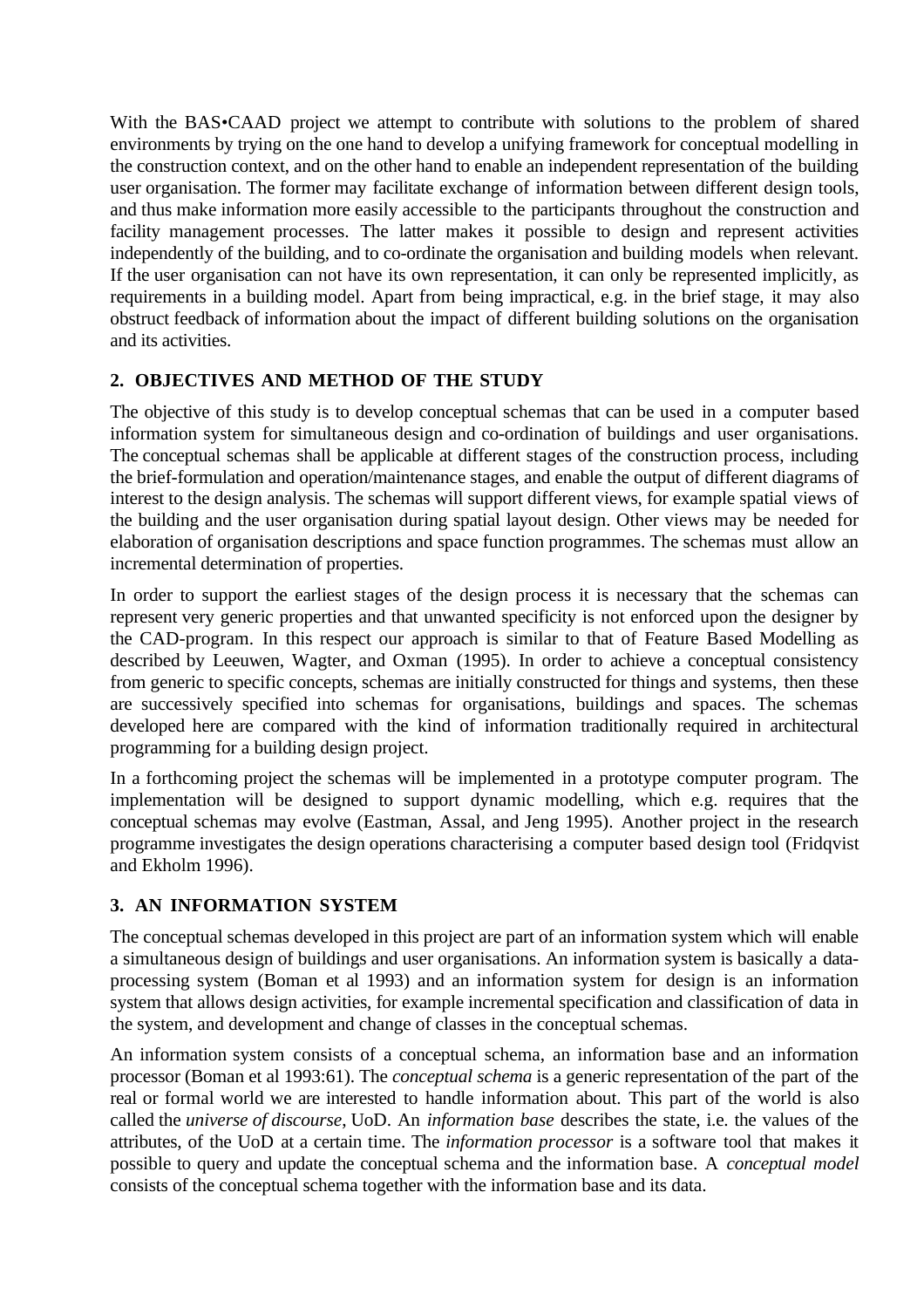A conceptual schema consists of concepts and relations among concepts, developed in a formal language. Formal languages are defined by pre-established rules, which makes them suitable for building unambiguous representations, while natural languages have evolved over time for the purpose of human communication and rarely conform to simple or obvious grammatical rules (Brookshear 1989).

A conceptual schema may be represented graphically, with the main concepts in boxes and with lines representing relations between the concepts in the boxes. A conceptual schema may also be represented in a lexical language, which is a formal language that uses words and mathematical symbols to represent the items within the model (Schenck and Wilson 1994). Such languages are also called information modelling languages (Björk 1995).

A lexical language which has gained widespread acceptance in the construction information technology context is EXPRESS, which was developed in its present form to be used within STEP (Schenck and Wilson 1994). The conceptual schemas in this paper are developed in EXPRESS-G, which was developed in 1990 as a graphical counterpart to the lexical EXPRESS language (Schenck and Wilson 1994).

The schemas in the paper are presented without detailed information on data types like string, real or integer. The necessary restrictions on state spaces which are essential in the schema for the information base are not considered. The presentation concentrates on the representation of the UoD in basic entities and their relations.

Information systems are implemented in database systems. Such a system may be described as having a three level schema structure consisting of external, conceptual and internal schemas (ISO 1985). The internal schema is a translation of the conceptual schema into a data model, e.g. a relational model. External schemas provides user-customised views of the conceptual schema and information base (Boman et al. 1993).

The study at hand aims at developing conceptual schemas for buildings and user organisations as part of an information system. A separate study will use these schemas to develop the prototype information system for design of spatial layout plans of buildings and organisations.

# **4. CONCEPTUAL SCHEMAS FOR SYSTEMS**

To develop a conceptual schema as part of an information model means to make a formalised description of the UoD. A formalised scientific background for the conceptual schemas simplifies the translation into computer implementable languages like EXPRESS. In this study the description of the UoD is based on a scientific ontology formalised to some extent with elementary mathematical concepts such as those of set, function and Boolean algebra (Bunge 1977 and 1979). A short presentation of some basic concepts in Bunge's ontology, among others those of thing, property and system is done by Ekholm (1996).

In the EXPRESS-G schemas below the circle at the end of a line shows the direction of a relation. A broader line indicates a subtype relation. An \* marks a restriction on a relation.

## **4.1 From things to sociotechnical systems**

A *thing* is a concrete object, its basic properties are environment and structure. The environment is the set of things with which the thing interacts. The structure is the set of its relations to the environment (Bunge 1977). The relations are bonding and non-bonding; bonding relations affect the state of the related things, while non-bonding relations do not. For example relations to reference frames are nonbonding, like spatial and temporal relations. See Fig. 1. A thing with composition and internal structure may be represented as a system.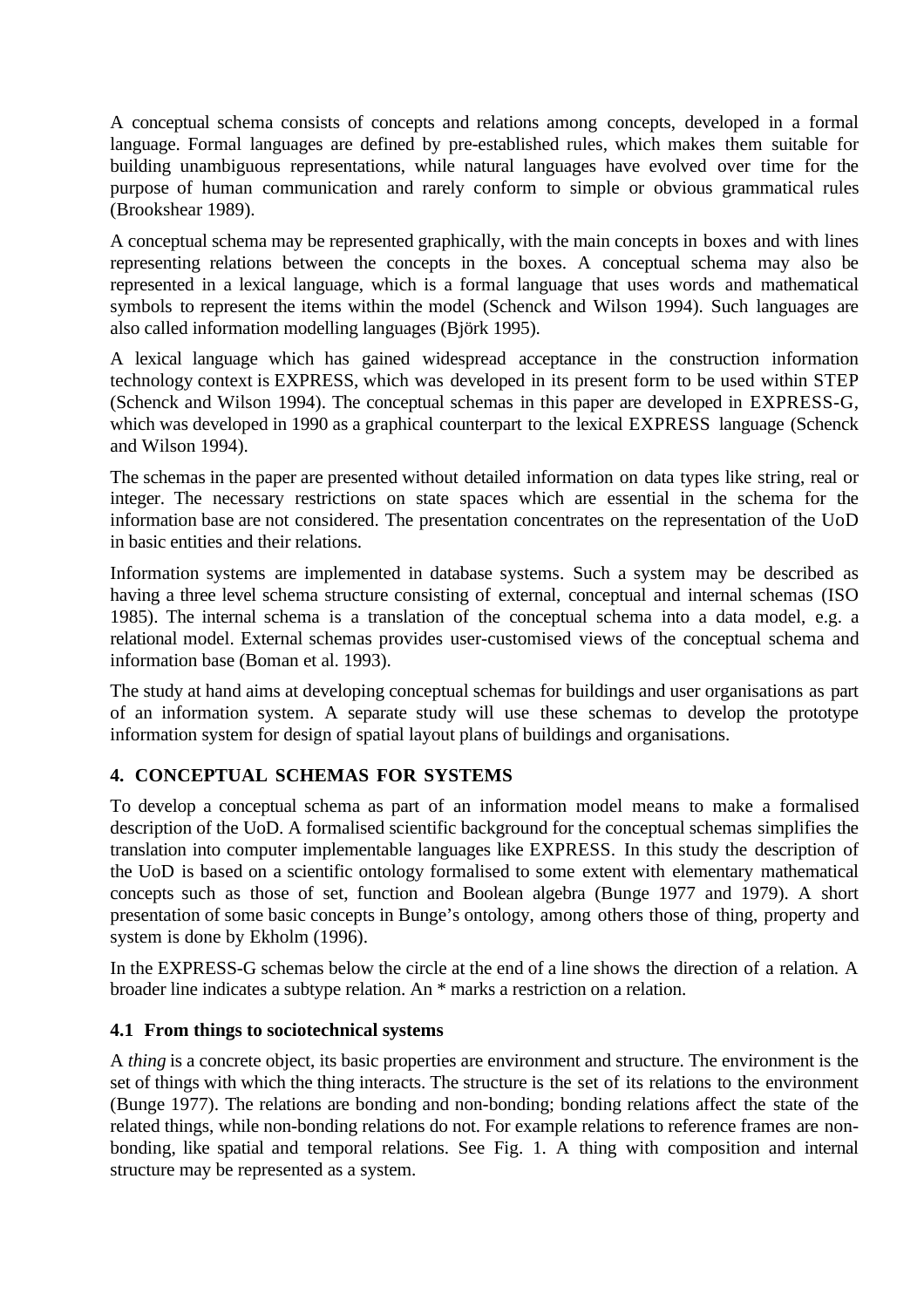

*FIG. 1: Thing*

A *system* is a complex thing with bonding relations among its parts, it has composition, environment and structure, both intrinsic and extrinsic (Bunge 1979:8). A relation belonging to the intrinsic structure relates at least two parts of a system. See Fig. 2.



*FIG. 2: System*

The properties of human individuals are basic to the properties of human social systems. A human individual is characterised both by motor behaviour and mentation (Bunge 1979:174). An human individual is capable of thinking and of interpreting things in its environment. Interpretation results in mental constructs, e.g. thoughts, feelings and ideas. Humans interpret things in two main ways, epistemically and semiotically. An epistemic view of a thing is to analyse its composition, environment and structure. A semiotic view means to interpret a thing as a sign in a communication system (Bunge 1974:1). See Fig. 3.



*FIG. 3: A human individual as a system*

A human *sociosystem* has a composition of human individuals, its structure is the social behaviour repertoire, i.e. interaction among human individuals. Social relations depend on communication, i.e. the exchange of information (Bunge 1979:180). See Fig. 4.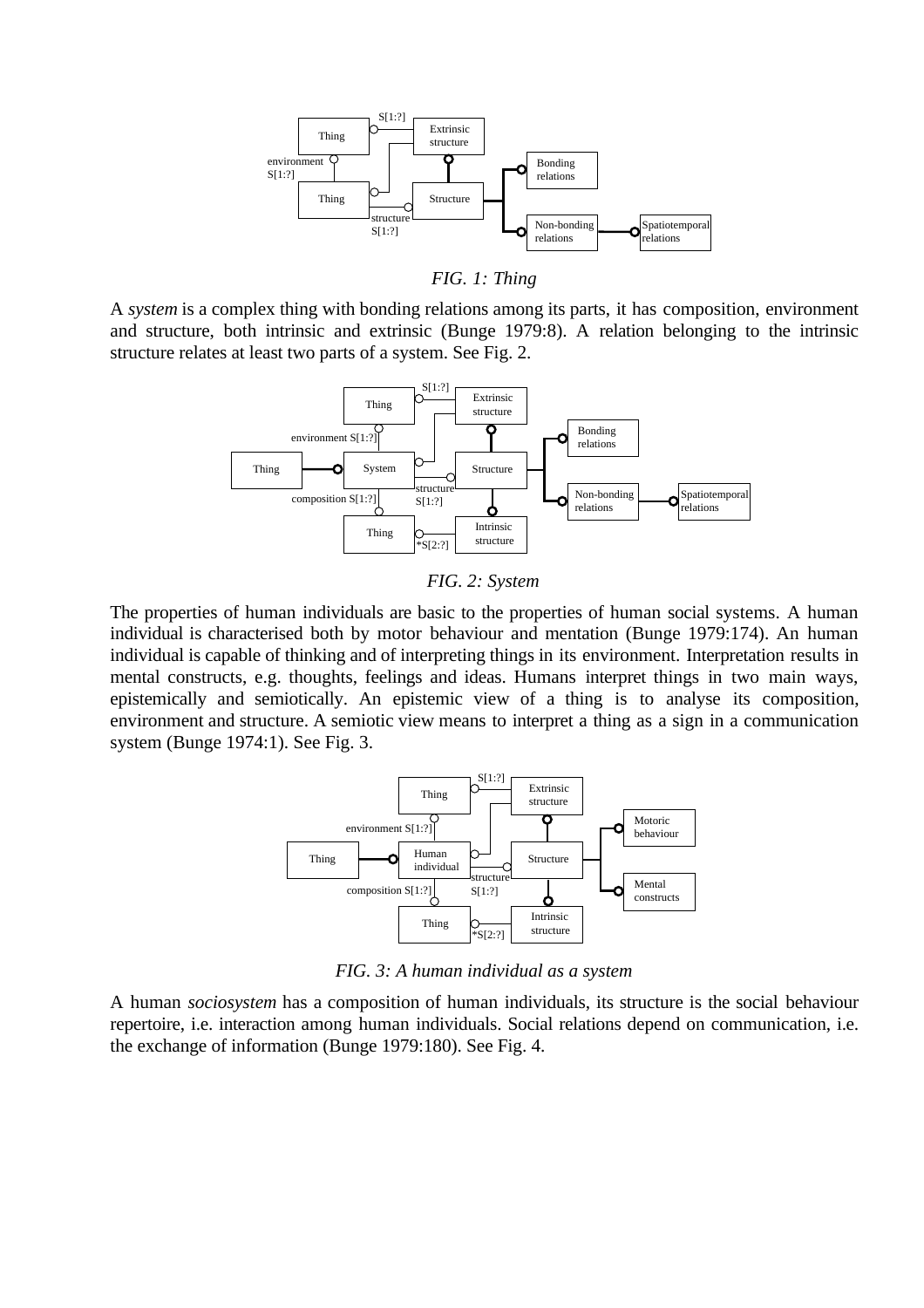

*FIG. 4: Sociosystem*

Human social behaviour can be creative and goal-directed. A *goal* is a foreseen state of a thing. An *activity* is a sequence of goal-directed actions with intention to transform the state of a thing. In order to perform an activity, the system, man or machine, must be a control-system. An *artefact* is a manmade or man-controlled system; it is made with a purpose to make certain activities possible. An activity that involves the use of artefacts is a property of the composite "socio-tool" system. For example machines make new activities possible like drilling for oilwells and making computer tomographic images. Such a man-machine system is called a *sociotechnical* system (Emery and Trist 1960).

The relations between the sociotechnical system and that part of the environment which is transformed during the activity are called *transformation-relations*, and the corresponding activity can be called *transformation activity* (Bunge 1979:189). The relations between man and tool during an activity can be called *tool-relations* (Ekholm 1987). See Fig. 5.



*FIG. 5: Sociotechnical system*

# **5. A CONCEPTUAL SCHEMA FOR ORGANISATIONS**

## **5.1 Characteristics of work organisations**

*Work* is a specific kind of activity, it is a useful activity (Bunge 1979:197). A sociosystem engaged in some work activity is in management science called an "organisation" (Child 1984), "human activity system" (Checkland 1981), or "enterprise" (Bubenko 1993). Work can be of different kinds, the basic categories are economic, cultural and political (Bunge 1979:196). Economic work aims at transforming the environment into a foreseen state or goal. Cultural work aims at communicating thoughts, feelings and ideas. Political work aims at controlling economic and cultural work.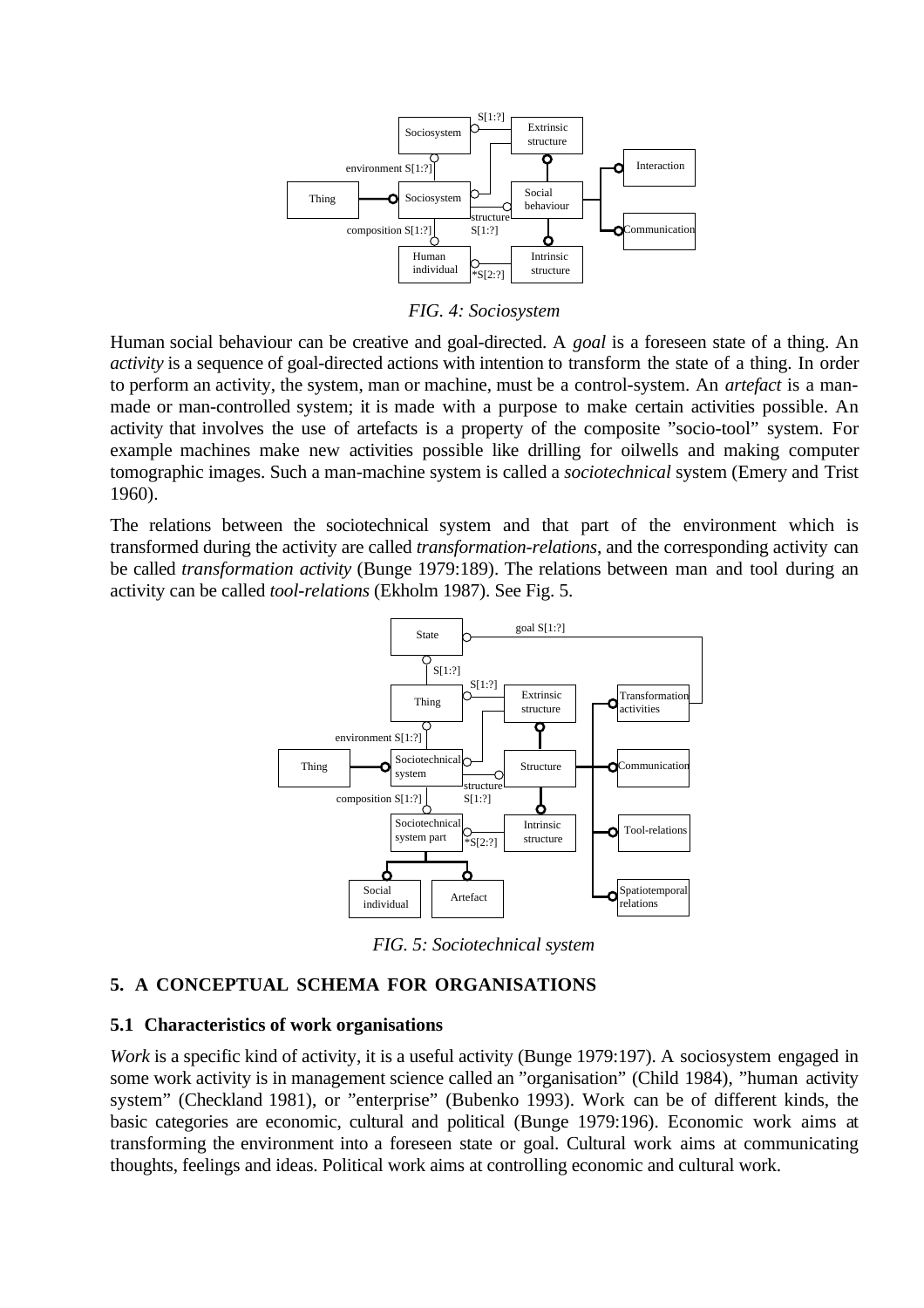Human society is a self-supporting system composed of four different subsystems, the kinship system and the economic, cultural and political systems (Bunge 1979:189). The organisations of modern society are complex sociotechnical systems organised in functional units composed of human individuals, tools, machinery, and equipment. The functional units, or subsystems, contribute with their activities to the functions of the organisation as a whole. Since an organisation is characterised by work it has at least an economic or a cultural subsystem, together with a political subsystem, the management.

One of the main objectives of the management of an organisation is to define the goals of the organisation. Each functional unit within the organisation is characterised by its goal. Understanding and expressing the goals of an organisation is a basic starting point for organisational analysis and design (Checkland 1981). The goals of different organisational units can be related and represented in a separate goal-schema or objectives-model as part of an enterprise model (Bubenko 1993).

The structure of an organisation is its social behaviour including its work activities. A human individual's behaviour during an activity is called a *role* and includes both mental and physical activities. A *job* is the basic functional unit in a work organisation, it is performed by a human individual or a machine. A single job is often not sufficient to encompass all the activities that are required to carry out a complete task. In organisational design the focus is on the work group and its task, not on individual jobs. A *task* is "the transformation of inputs into output objects such as fabrications, assemblies, projects or complete services" (Child 1984:24).

A level order of an enterprise has at its lowest level the single job. Single jobs are combined into work groups, sections or teams. Work groups are composed into *departments*, which in their turn compose into *functions* or *divisions*, the highest compositional level below the organisation or enterprise as a whole (Child 1984:85). Systems in all these subordinate levels are parts of the organisation as a whole. See Fig. 6.



*FIG. 6: Example of a level structure of organisation units*

The amount of levels in an organisation depends on factors like span of control of managerial and supervisory staff. The amount of levels together with the span of control is referred to as the *shape* of the organisation. The shape of the organisation also depends on the main production technology (Child 1984:69).

A kinship system like a family household is not a work organisation but it has tasks like rearing of the young and caring for the elderly, or tasks like cooking, dishwashing, laundry, and cleaning. Tasks may be performed as individual jobs or by a work group consisting of some or all household members together. The level order of a household has at the lowest level the individual jobs, which compose into household task groups, which finally compose into the household as a whole.

## **5.2 The organisation as a system**

As a conclusion of the considerations above, an *organisation* may be defined as a system with:

1. A *composition* of social individuals and machines, tools or other equipment, organised into organisation units. The composition has a level structure with a lowest level of job units e.g. individuals or machines; these combine into higher levels like work groups, departments and divisions. Among the subsystems are an economic or cultural system, and a control system that manages the former.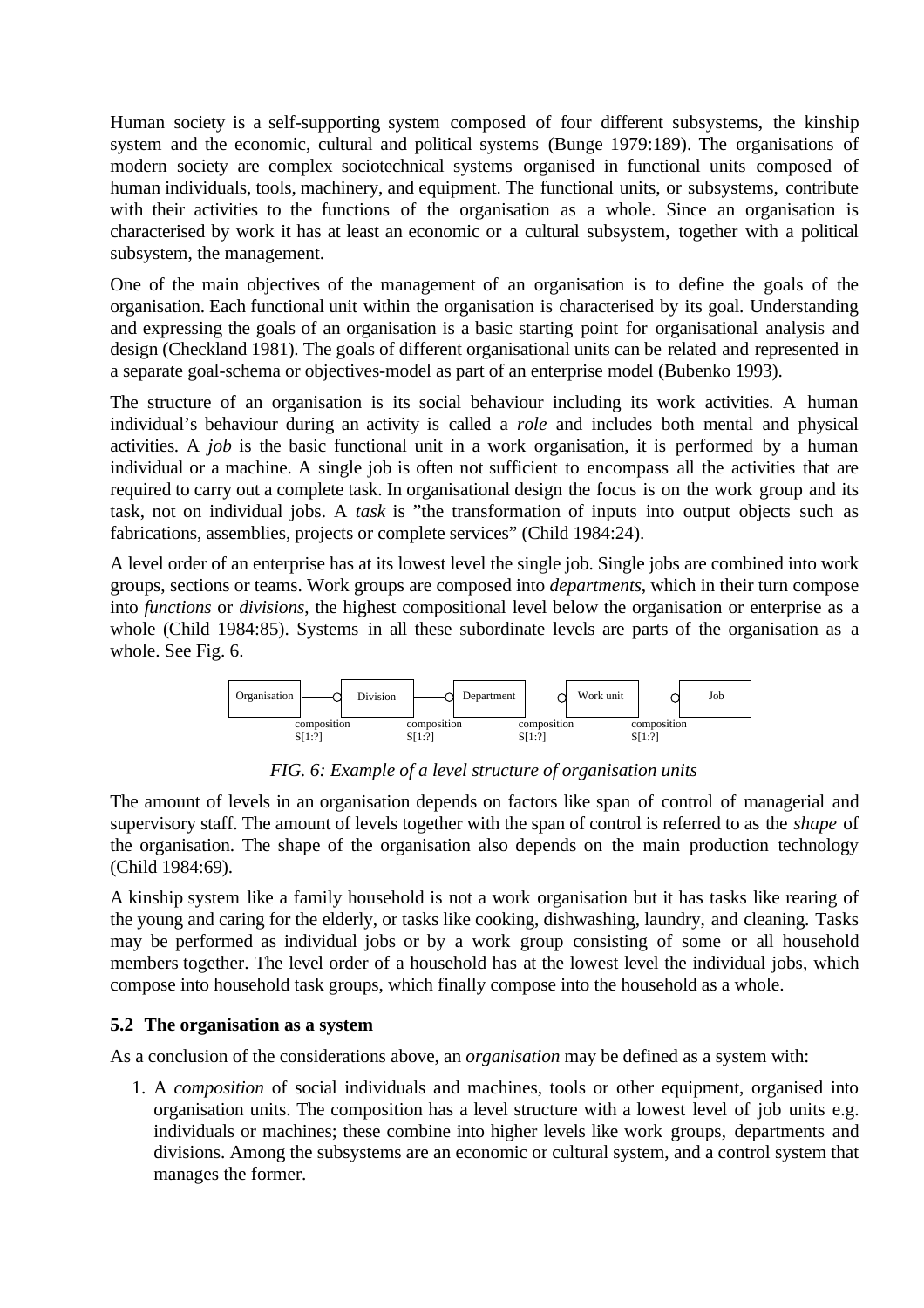- 2. An *environment* of things with which it interacts and which is partly transformed by the organisation's work. To the environment belong for example the material resources transformed by work and the resulting products. Also sociosystems towards which the organisation directs its cultural work belong to the environment. Finally the organisation has a physical site, for example a building or the natural environment.
- 3. A *structure* including an intrinsic social network based on work, with tool-relations to the artefacts in the system. Some members of the organisation manage others with respect to their work in the organisation. To the extrinsic structure belong the economic and cultural work as well as relations to the site. To the structure of an organisation belong its spatiotemporal properties.

See Figure 7.



*FIG. 7: A conceptual schema for an organisation*

## **5.3 Requirements on an organisation schema for the building design process**

An organisation schema that shall be used for information structuring in the early stages of the building design process must fulfil certain requirements. The basic compositional and structural entities of the schema in Fig. 7 can be compared with the information entities needed in spatial layout planning as described by Hales (1984:17). The necessary data are:

- 1. *Personnel data*: numbers, skills, attitudes, working hours, , physical needs etc.
- 2. *Product and material data*: quantities, activity cycles, size, weight, composition, etc.
- 3. *Routings or manufacturing sequence data*: data for products and material in a production process; procedures for the work process in administrative or institutional facilities.
- 4. *Furniture, machinery and equipment data*: quantities, activity cycles, size, weight, required installations etc.
- 5. *Building (and process) support*: mechanical and electrical systems, HVAC-systems, plumbing, lighting, maintenance, waste disposal, pollution control, fire control, etc.
- 6. *Personnel support*: food services, break and recreational facilities, parking, first aid, etc.
- 7. *Activity areas*: "Activity areas" are organisational units based on functional or product/process based grouping of activities. All project data on flow, communications, space, equipment, personnel, etc. are collected and reported by "activity area".
- 8. *Material flow*: Data on material flow between activity areas; by estimates; by work sampling or other formal survey; by extraction from production control reports; etc.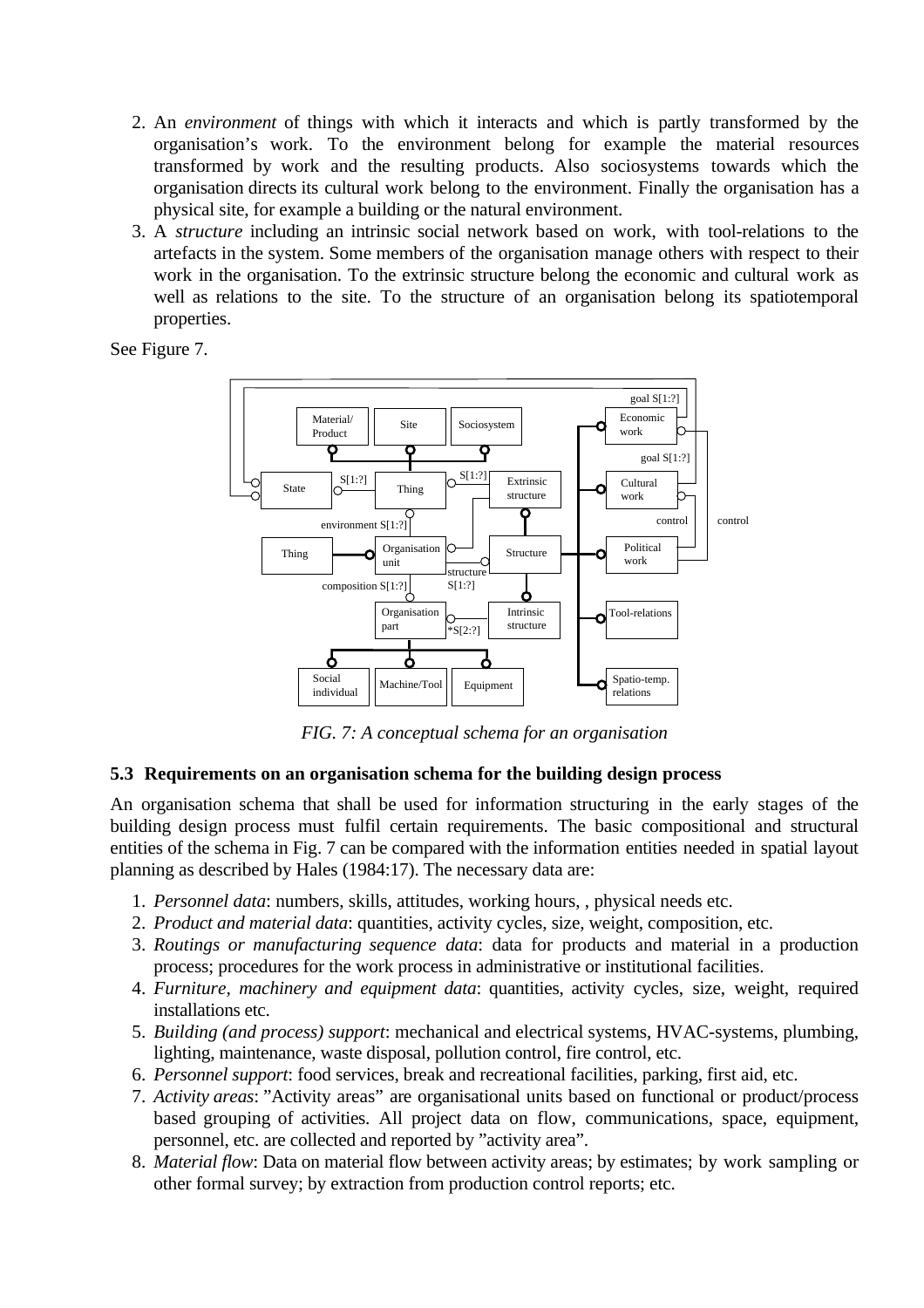- 9. *Communications*: Data on personnel communication based on surveys which display both the overall communication pattern and the aggregate relationships between workers.
- 10. *Activity relationships*: Communications and flow are the chief bases of relationships between people and departments; other issues are shared supervision, shared equipment, shared records, shared utilities, etc.

Of these categories all except building support are organisational data. In the schemas developed in this study, building support belongs to the schemas for buildings and spaces. Activity areas in Hales' terminology are organisational units in different levels. The fact that they have spatiotemporal characteristics is probably the reason for the name used by Hales.

#### **5.4 The spatial structure of an organisation**

The spatiotemporal properties of organisation units depend on the kind of organisational grouping employed. There are three main principles for organisational grouping: the functional, product, and matrix principles. A *functional grouping* collects persons with similar expertise and those who use the same kind of resources. A *product grouping* combines people with different expertise to contribute to the same product or family of products. A *matrix grouping* has a basic functional structure where task groups are formed for limited periods of time (Child 1984:87).

An organisation has a spatial extension traditionally called activity space. The activity spaces are of different scale from the smallest, defined by the human body and the used tools, to the space determined by the organisation as a whole. In human activities, e.g. an individual's job, the body and reach characteristics belong to the key determining factors. The spatial extension of a work unit, composed of individuals with their tools and equipment, also depends on the material used in the process and the resulting products. Persons, equipment and material may change position and dimension over time which makes the activity space time-dependent.

Task groups are often spatially distinct units, and in spatial planning such units are called activityareas (Hales 1984). Unfortunately the term overemphasises the spatial properties of the unit at the cost of its functions. In organisational design the spatial allocation of activities is of major importance. The spatial lay-out of activities should be based on criteria like effective information processing, economy of staffing and resource use, and control (Child 1983:104). Child also suggests a method for deciding on the spatial allocation of activities. The suggested method is similar to that presented as Muther's Systematic Layout Planning Method (Muther 1973).

The spatial allocation process starts with a systematic plotting of the various workflows in the organisation. The constituent tasks and the staff involved are identified and the activity areas for tasks including staff are determined. The next stage consists of evaluating the links between the tasks, and considerations are made about the closeness of the activity areas. The appropriate links between the activity areas can be analysed in a so called relation matrix. The method is called cluster analysis and may be a useful tool in the spatial allocation analysis. The tool itself does not solve conflicting interests in the organisation, but it can be helpful in presenting the considerations made to those affected by the decisions (Child 1984:108).

Methods for analysis of the spatial distribution of an organisation are also presented by Hales (1984) and Kumlin (1995). The analysis can be supported by graphical representations, examples of such tools are: adjacency matrices, affinity diagrams, flow-charts, blocking and stacking diagrams, graphic and net area displays, spatio-temporal diagrams etc. These tools are computer implementable and should be part of computer aided organisational design programs.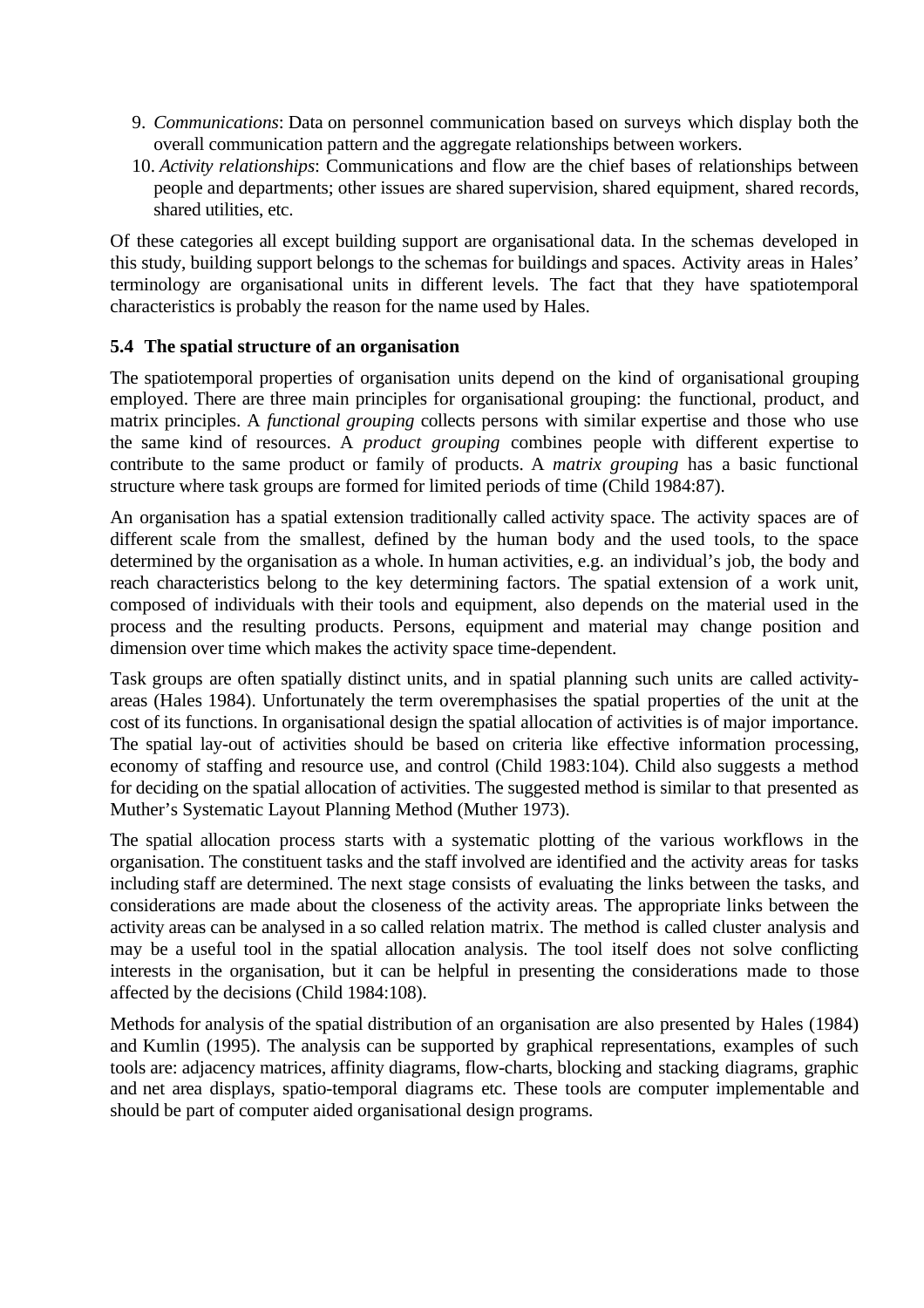## **5.5 Other work on organisational modelling**

International work on standardisation of enterprise models for communicating and transferring organisational data is going on within ISO TC185 SC5 WG1 (ISO 1995). The approach in this work is based on systems theory, however the material is still under development and cannot be used as a background for this study.

Principles for developing conceptual schemas for organisational design and change are described by Checkland (1981) and Bubenko (1993). Basic concepts of these methods should be possible to accommodate in the organisation schema developed in this study.

According to Checkland a "human activity system" can be described by a "root-definition", which is a description of what the system is, i.e. its ultimate goal. Such a system has: a *transformation process* i.e. a transformation of input into output; an *owner* outside of the system which determines whether it may exist or not, for example the management of the organisation; *actors* i.e. persons acting within the system and doing the transformations; *customers,* i.e. persons outside the system that are affected by or that affect the system; *environmental constraints,* i.e. factors belonging to the environment of the system which cannot be changed by the system; a *weltanschauung* which makes up a meaningful conceptual context to the system. Of all the concepts in Checkland's definition it is only the "weltanschauung" which can not be represented by an entity in the proposed schema. On the other hand a "weltanschauung" should not be part of a schema but be implicit in the goals of the organisation and part of its *raison d'être*.

An Enterprise Model according to Bubenko is organised as a system of models. It supports the requirements engineering process in information systems development with well organised knowledge models. A complete Enterprise Model includes the following submodels:

- 1. The objectives model (OM) represents the goals and problems of the enterprise.
- 2. The activities and usage model (AUM) describes the processes, tasks, and activities of the enterprise, and the information and material flows between them. External agents outside the scope of the organisational activity are identified. The activities are motivated by the components of the objectives model, and performed by the components of the actors model.
- 3. The actors model (AM) represents the actors in the studied activities (individuals, groups, jobroles/positions, organisational units, machines, etc.) and their relationships, such as part of, kind of, and reporting to. The model has links to other models like objectives or activities.
- 4. The concept model (CM) is used to define the set of object types, relationships, and object properties of the application, i.e. the "ontology" of the "Universe of Discourse".
- 5. These four models are integrated into the information systems requirements model (ISRM).

See Figure 8.

![](_page_8_Figure_11.jpeg)

*FIG. 8: An Enterprise Model schema according to Bubenko (1993)*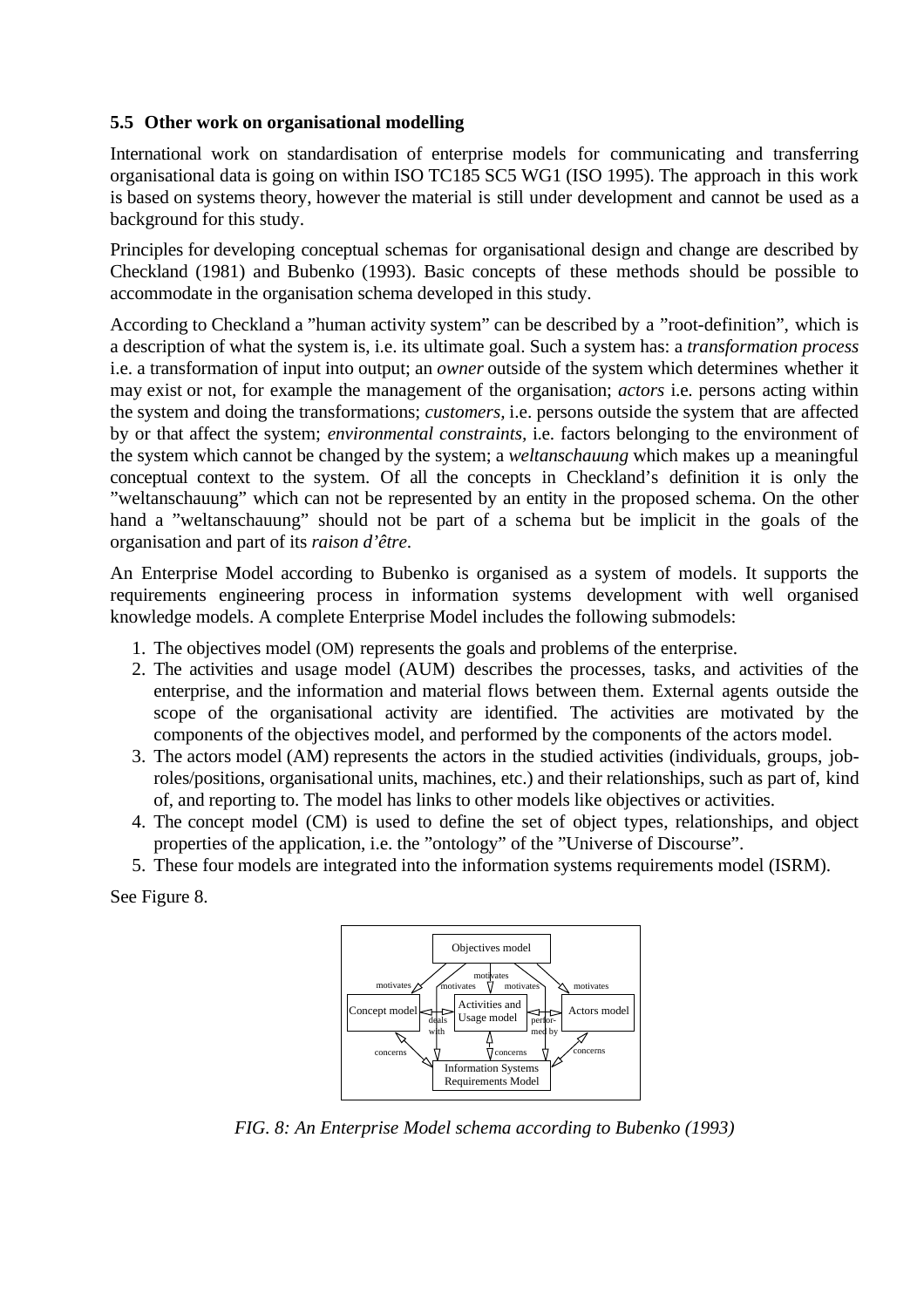The entities above have corresponding entities in the organisation schema proposed in this study. The Enterprise Model is delimited in that it does not relate activities to spaces. Further development is among others concerned with incorporation of time and space aspects (Kirikowa and Bubenko 1994).

Other research on enterprise modelling for example for the offshore industry is done in the CAESAR project described by Christiansen and Thomsen (1994).

Explicit representation of organisation units for CAD has to the present authors' knowledge only been done by Eastman and Siabiris (1995). The authors identify "activity units" composed of furniture, equipment and activity area. The emphasis is on spatial properties, and the concept "activity area" has similarities to the concept mentioned above in (Hales 1984). Other approaches identify "functional units" (Flemming and Chien 1995) or "space units" (Carrara, Kalay and Novembri 1994). These represent functional requirements and generic spatial properties of the buildings spaces, and in that way only indirectly represent the organisation units.

# **6. CONCEPTUAL SCHEMAS FOR BUILDINGS AND SPACES**

#### **6.1 A framework for building information**

The concrete functionally distinguishable things that are produced in the construction process, namely the construction artefacts, are *infrastructure units*, *construction works*, *construction work elements*, *element parts*, and *spaces* (Ekholm 1996). Construction artefacts are composed of assembled and transformed *construction products* (ISO 1994).

Construction works are specifically designed to be used in activities that require for example a loadbearing ground structure, servicing installations, or æsthetic and symbolic expression. Examples of construction works are buildings, streets, canals, bridges and parks. Buildings are a specific kind of construction works, they are built to accommodate user organisations, and have an enclosed space for control of climate or protection against intruders. Construction works are aggregated into larger so called infrastructure units, characterised by a common location and by being used by a social organisation for a purpose, e.g. the construction works of a university campus or an airport.

The functionally defined parts of construction works are elements and element parts. An element like a gypsum wall with a space enclosing function may in its turn be composed of element parts like a door, scantlings and gypsum boards. The element parts constitute the lowest level of construction artefacts, they do not have the complete function required to be classified as element (Ekholm 1996).

Infrastructure units, construction works and their parts make up a level order of increasing complexity with the levels:

- infrastructure unit (town, village, university campus etc.)
- construction works (streets, houses, canals, bridges etc.),
- construction work elements (column, wall, duct etc.)
- element parts (wooden studs, gypsum sheets, etc.).

A building has a site. The concept "site" refers to the immediate natural surroundings of a building for example a place on the ground, the climate factors (wind, rain etc.) and also other things that may have bonding relations to the building. The site-concept is central in the COMBINE model (Nederveen 1996).

The internal bonding relations between the parts of a building can be caused by gravitation or by fixing devices. Among the external relations are the functions to the users and the transfor-mationrelations to the site, both of which are bonding relations. Among the non-bonding relations are the spatial relations, and indirectly, the interpretation-relations to those who experience the building as a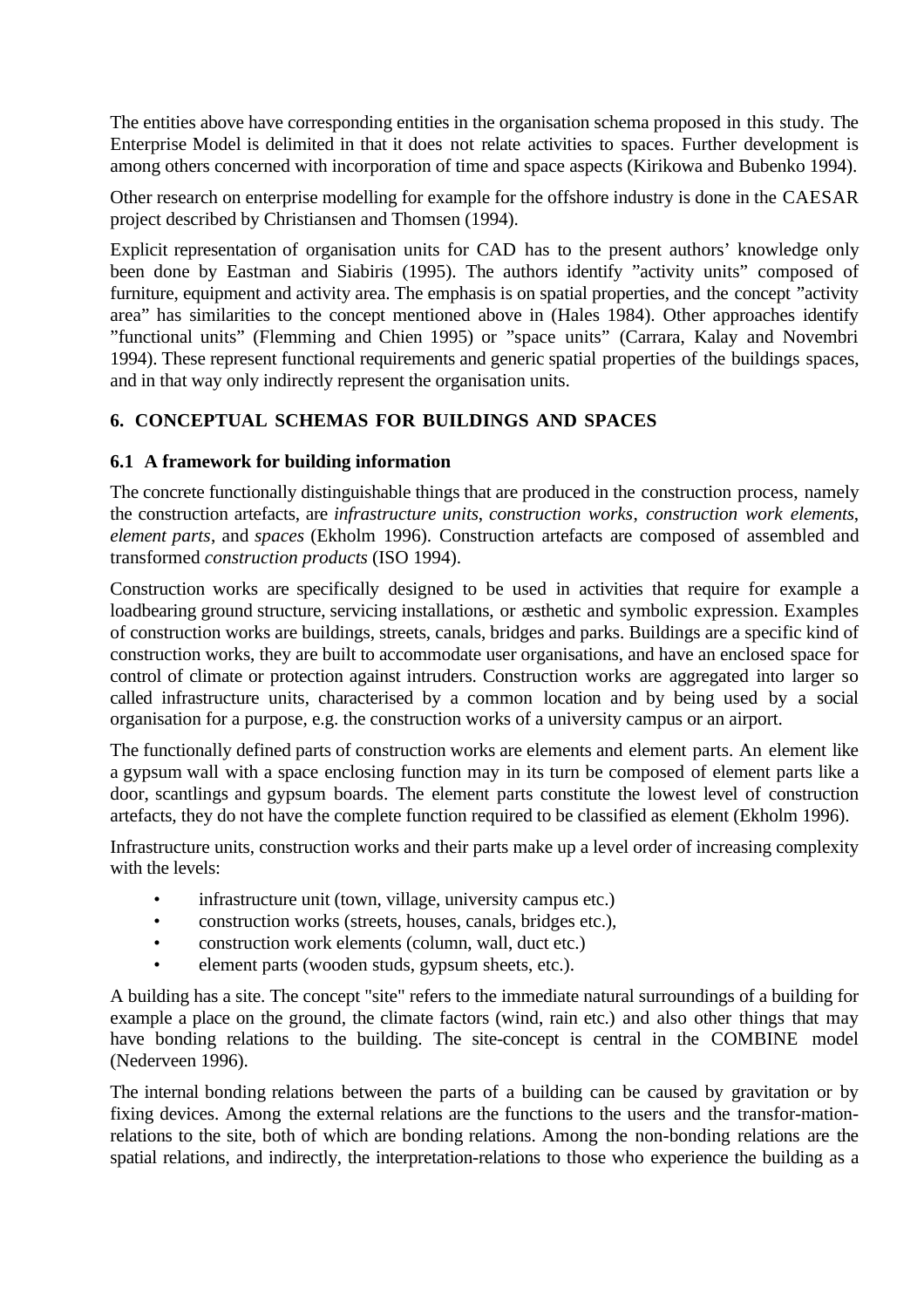system and a sign, in order to appreciate its architecture and history. These concepts are related in a conceptual schema for construction works in Fig. 9.

![](_page_10_Figure_1.jpeg)

*FIG. 9: A conceptual schema for construction works*

#### **6.2 Spaces**

A spatially and functionally delimited region of a building or a building element is traditionally called a *zone* or an *area*, e.g. fire zone, parking zone, tiled area or painted area. An enclosed area within or outside of a building is called room or space. Spaces and construction works are alternative views on the same collection of things. The view of the construction work as space is convenient when a limited region is of interest, e.g. a room where only spatial and functional views are relevant and the compositional view is not. Within the spatial view the same thing is allowed to be part of different spaces, for example a wall in a building may be part of two adjacent rooms. Therefore it is not correct to say that a building is composed of rooms, that larger spaces are composed of smaller spaces, or that a building has a system of spaces, expressions that are frequent in the construction context. Activity areas with the meaning organisation units are often referred to as "spaces". In that case it is correct to say that "larger 'spaces' are composed of smaller 'spaces'". However, in order to avoid misunderstandings this terminology should be avoided.

The spaces of a building are characterised both by spatial properties like area and volume, and by enclosing properties e.g. enclosing to light, sound, air or fire. Enclosing is not necessarily a material property but may also be dependent on a person's interpretation. An office space may have floor, ceiling and furniture, e.g. a bookshelf or a screen, but no walls; still it is experienced as an enclosed space. A space function program developed in architectural programming contains requirements on the buildings spaces, e.g. surface materials, fire resistance and sound reduction levels. The properties of rooms in buildings are designed for occupancy of users, machinery and equipment. Spaces are classified by their basic function in relation to the users and other agents for example office and communication spaces and climate- and fire-zones (ISO 1994).

In order to develop a conceptual schema for spaces, an explicit definition of the space concept is necessary. Spatial relations are non-bonding relations among things, and a *space* is a collection of spatially related things (Bunge 1977). According to this definition any collection of things may be regarded as a space; both a constellation of stars, an alley of trees and a building of building elements are spaces. Such a collection of things is not defined by bonding relations among its parts or its functions as a whole, still it has emergent properties, e.g. spatial characteristics like shape. The parts of a space may constitute a system, for example the constituents of the egg shell, the fabric and poles of a tent and the elements of a building are parts of systems.

In the construction context spaces are constituted by construction works and their parts. Of specific interest to the users are spaces that can be used for occupancy and that have enclosing functions. This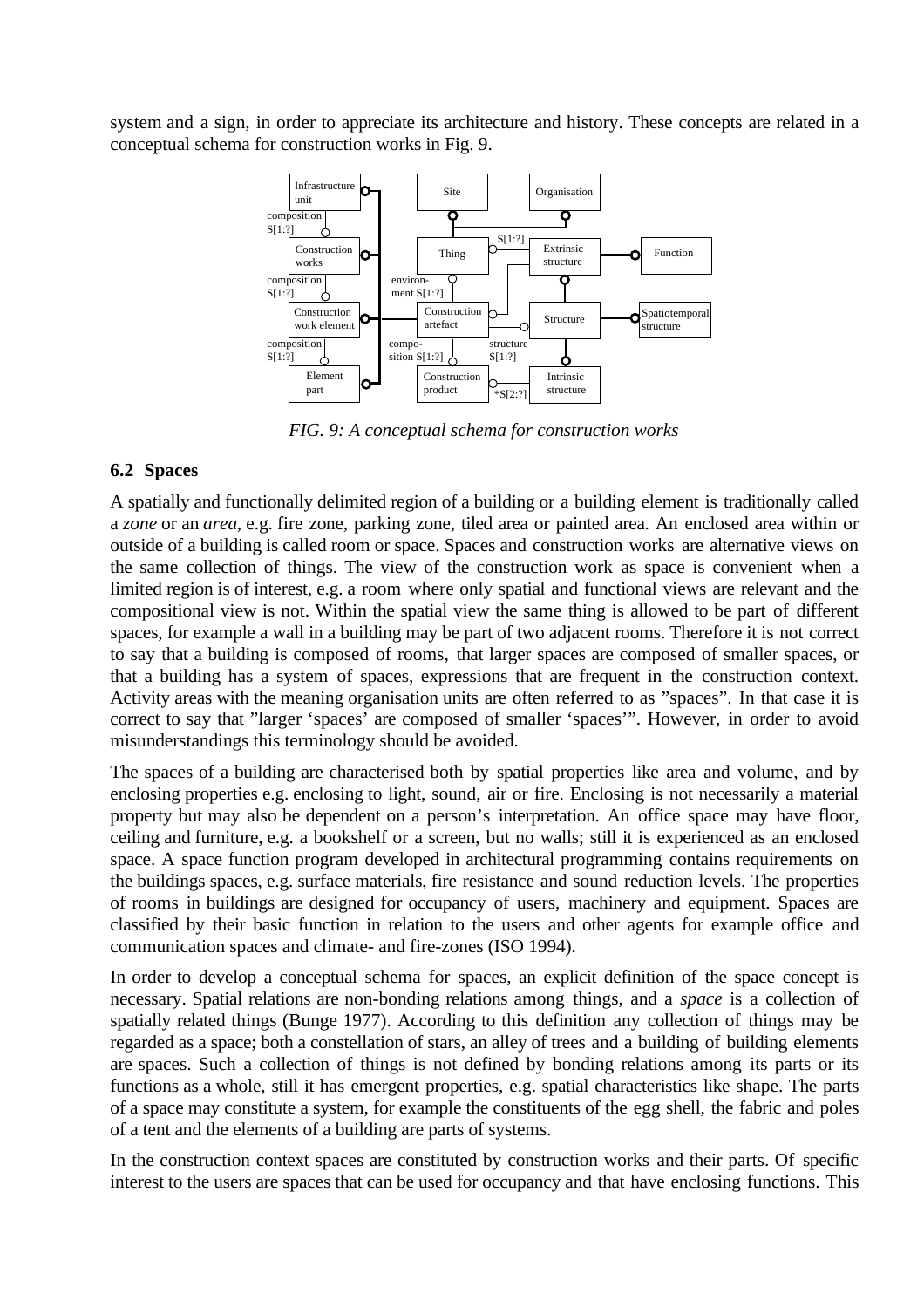leads to the following definition of space in the construction context: "*A space in the construction context is an aggregate of construction works, their parts or other things with materially or experientially enclosing properties*", see also (Ekholm 1996). See Fig. 10.

![](_page_11_Figure_1.jpeg)

*Figure 10: A conceptual schema for construction spaces*

The user organisation that uses the buildings' spaces belongs to the environment of the spaces. The question of which parts belong to the spaces and which belong to the organisation depends on the context. For example in one case a bookshelf is considered a building element and belongs to a space, while in another case the bookshelf is considered part of the organisation. Spatial layout design deals with the spatial co-ordination of spaces and the user organisation located within the spaces.

The definition of space suggested here is not in accordance with everyday language where space refers to a void enclosed by e.g. building elements. But, as shown above, construction praxis treats space as a collection of elements with certain spatial and enclosing properties. This concept of space as a factual material thing is practical in construction, but contrasts to our visual perception of space as something enclosed by surfaces of things. For everyday purpose we think about the visually perceived space and act on the basis of the factual material space. In the approach to conceptual modelling chosen for this project it is necessary to stay with the factual concept of space in order to achieve a consistent framework.

In today's Building Product Data Models the space concept most often refers to the void enclosed or bounded by a "structure" or "entity". Such a concept of space is used by Björk (1992), Eastman and Siabiris (1995), in the Building Construction Core Model of STEP (ISO 1996), as well as in the COMBINE model (Nederveen 1996). An exception is presented by Watanabe (1994).

According to the definition presented earlier, a space is composed of physical parts, e.g. enclosing elements. Its shape, the "void", is an emergent property of the space, having geometrical attributes like "volume" or "area". This space concept can be assigned functions which the "void" concept can not. In practise this problem is overcome by interpreting "bounded by" as "composed of", and the models work. See Fig. 11 for a comparison of the basic modelling principles.

![](_page_11_Figure_7.jpeg)

*FIG. 11: Schemas for two different space concepts*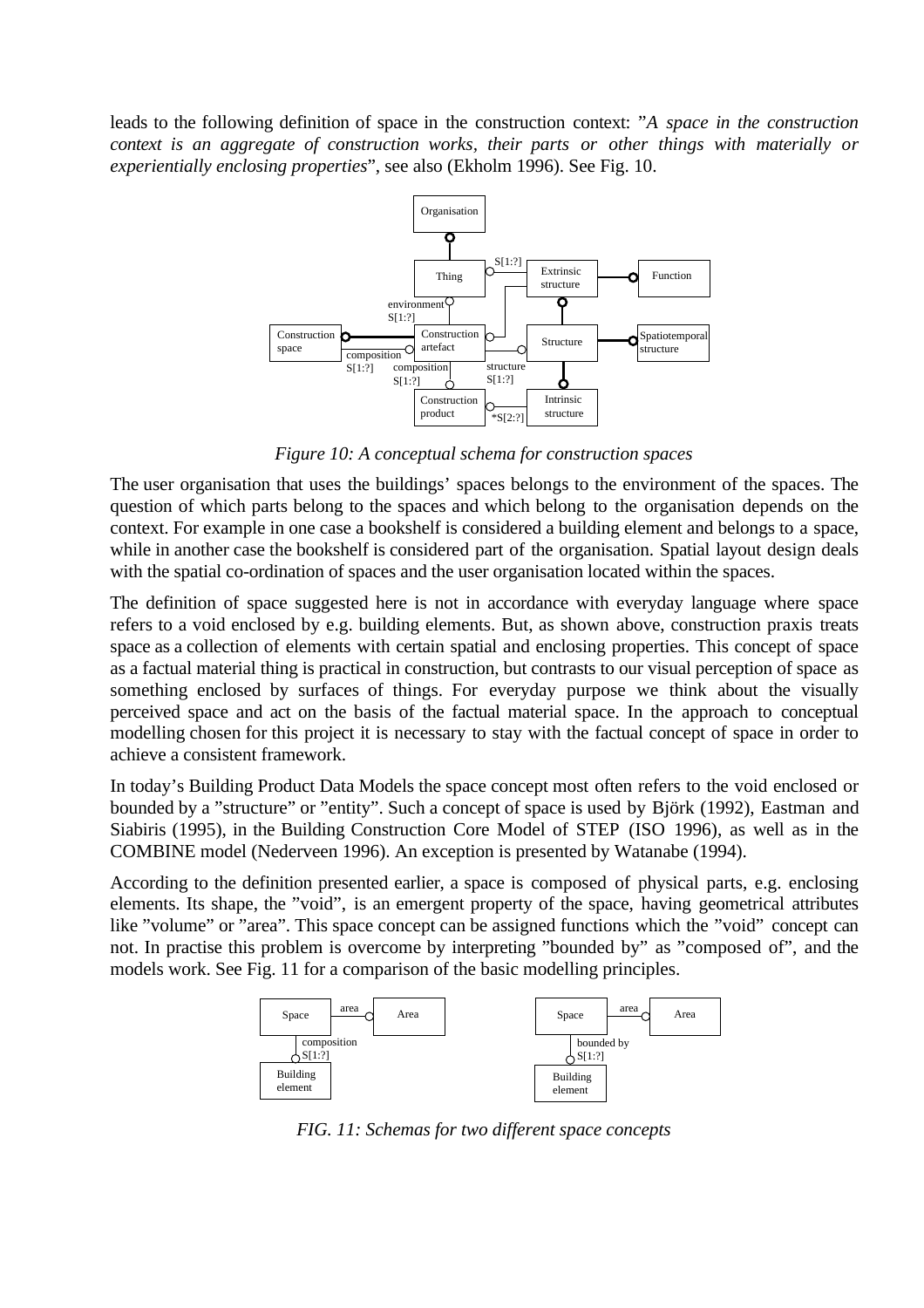## **7. CONCLUSIONS**

The study has developed a set of conceptual schemas of increasing specificity from generic for things and systems, to specific for organisations, construction works and spaces. The schemas have been developed with the use of a consistent theoretical framework, a scientific ontology, and related to existing knowledge in the field of organisational, building, and space modelling. However, within the limited space of this paper, and the time available for the study, it has not been possible to make a exhaustive investigation of other work. This remains to be done both concerning organisational modelling and the modelling of spaces. It also remains to test the schemas empirically. The generic schemas for systems and sociotechnical systems can only be tested vicariously, through the more specific schemas. These will be tested through implementation in a prototype computer program for spatial co-ordination of user organisations and buildings.

#### **8. REFERENCES**

- Björk B.-C. (1992). A conceptual model of spaces, space boundaries and enclosing structures. Automation in Construction, vol. 1, no. 3, pp. 193-214.
- Björk B.-C. (1995). Requirements and information structures for building product data models. Espoo: Technical Research Centre of Finland, VTT Publications no 245.
- Brookshear G. (1989) Theory of computation. Formal languages, Automata, and Complexity. The Benjamin/Cummings Publishing Company, Inc. Redwood City, California.
- Boman M., Bubenko J., Johannesson P., and Wangler B. (1993). Models, concepts, and information. Department of computer systems and sciences, Stockholm University, October 1993, fifth edition.
- Bubenko jr J. A. (1993). Extending the scope of information modelling. Report Nr. DSV 93-034. Stockholm: Department of Computer and Systems Science, Royal Institute of Technology.
- Bunge M. (1974). Semantics II: Interpretation and Truth, Vol. 2 of Treatise on Basic Philosophy. Dordrecht and Boston: Reidel.
- Bunge M. (1977). Ontology I: The Furniture of the World, Vol. 3 of Treatise on Basic Philosophy. Dordrecht and Boston: Reidel.
- Bunge M. (1979). Ontology II: A World of Systems, Vol. 4 of Treatise on Basic Philosophy Dordrecht-Boston: Reidel.
- Carrara G., Kalay Y. E. and Novembri G. (1994), Knowledge based computational support for architectural design. Automation in Construction, vol. 3, no. 2-3, pp. 157-175.
- Checkland P. (1981). Systems Thinking, Systems Practice. Chichester: John Wiley & Sons.
- Child J. (1984). Organization: A guide to problems and practice. London: Paul Chapman Publishing L<sub>td</sub>
- Christiansen T. R. and Thomsen J. (1994). CAESAR an architecture for enterprise modelling in the AEC industry. *Proceedings for the CIB W78 Workshop on Computer Integrated Construction,* VTT, Helsinki, Finland August 22-24.
- Eastman C. M. and Siabiris A. (1995). A generic building product model incorporating building type information. Automation in Construction, vol. 3, no. 4, pp. 283-304.
- Eastman C. M., Assal H., and Jeng T. (1995). Structure of a database supporting model evolution. In *Modelling buildings through their life-cycle.* Proceedings of CIB workshop on computers and information in construction (eds. Fisher M., Law K., and Luiten B.) Stanford University, Stanford, Ca, USA, August 21-23.
- Ekholm A. (1996). A conceptual framework for classification of construction works. Electronic Journal of Information Technology in Construction (ITcon) vol. 1. Stockholm: Royal Institute of Technology. URL: http://itcon.fagg.uni-lj.si/~itcon/.
- Emery F. E. and Trist E. L. (1960) Socio-technical systems. In: Management sciences, models and techniques. Vol. 2 (Churchman C. W. and Verhulst M. eds.) Oxford: Pergamon.